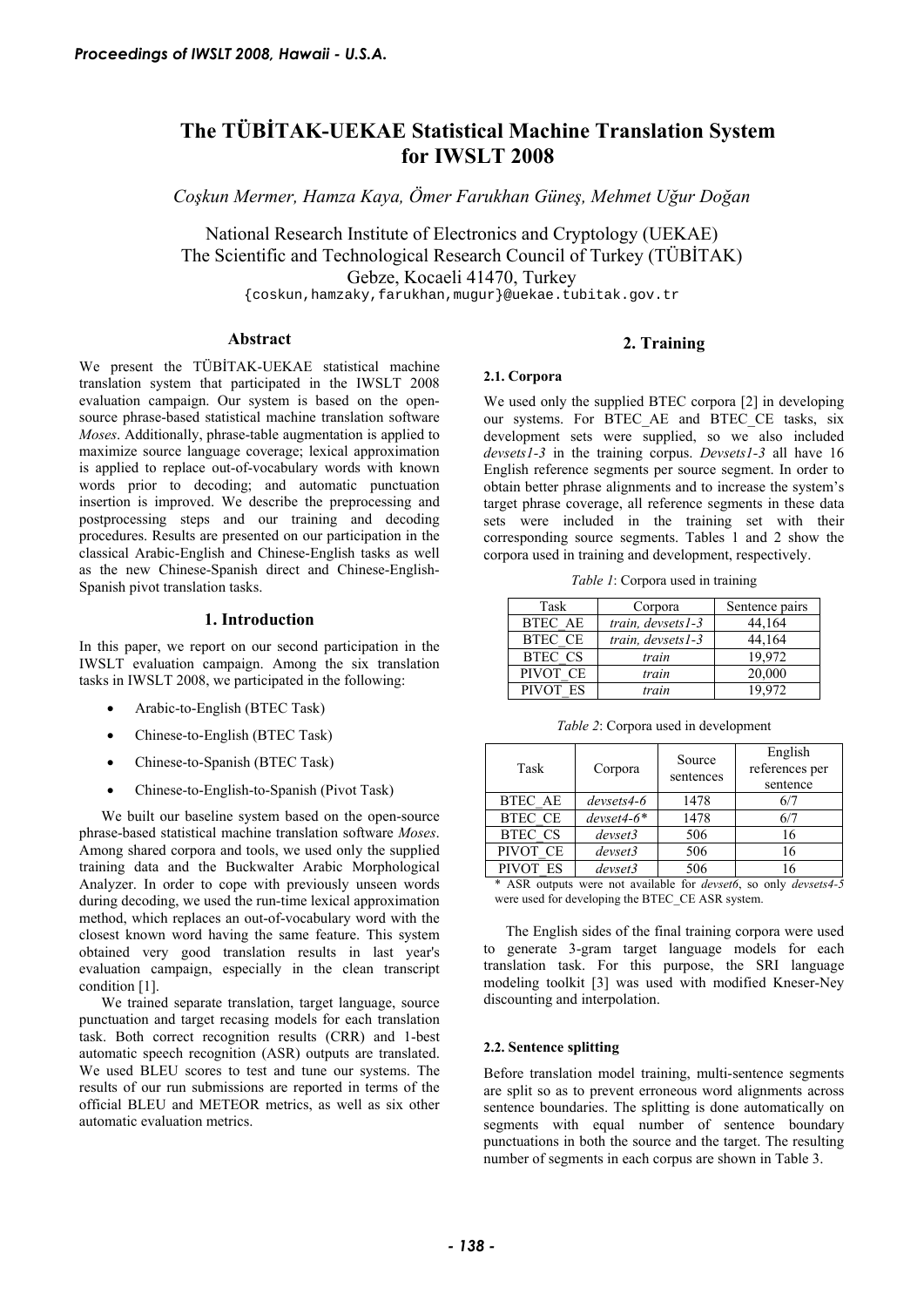| Corpus         | Number of segments<br>before splitting | Number of segments<br>after splitting |
|----------------|----------------------------------------|---------------------------------------|
| <b>BTEC AE</b> | 44,164                                 | 49,325                                |
| <b>BTEC CE</b> | 44,164                                 | 49,277                                |
| <b>BTEC CS</b> | 20,040                                 | 23,308                                |
| PIVOT CE       | 20,000                                 | 22,563                                |
| PIVOT ES       | 20,040                                 | 23,856                                |

*Table 3*: Number of segments in the training corpora before and after automatic splitting

In the BTEC CS and BTEC ES training corpora, the Spanish sides sometimes contained two almost identical Spanish sentences in the same segment. We automatically split them and duplicated the corresponding English segment if there was an even number of sentences in the Spanish segment and the edit distance between the two halves was less than three substitutions. This processing was done prior to the automatic splitting mentioned above. As evident from comparing Tables 1 and 3, 68 such segments were found in each of BTEC\_CS and BTEC\_ES training corpora.

#### **2.3. Orthographical normalization**

One of our goals from last year was to investigate the striking discrepancy between the performance of our system in correct recognition result (CRR) and ASR output conditions in the Arabic-to-English task. Last year, we optimized our systems for the CRR condition and used the same systems to translate the ASR outputs. This approach yielded the results in Table 4 [1].

*Table 4*: Official BLEU scores of the submitted Arabic-English system in IWSLT 2007

| Input condition            | <b>BLEU</b> | Rank |
|----------------------------|-------------|------|
| Correct recognition result | 49.23       | 1/11 |
| ASR output                 | 36.79       | 8/10 |

So this year we developed our ASR systems using only the ASR output parts of the provided development sets. We found that in the supplied Arabic corpora, eight Arabic characters  $($ ", ", ", ", ", ", ", ", ", ", ", ") that were present in the training corpus were never used in the developments sets for the ASR output condition. In addition, the *alef* variants "<sup>1</sup>" and " | "never occurred at the beginning of a word.

Hence we "orthographically normalized" the training corpus to match the ASR output orthography by removing all occurrences of the mentioned eight characters, also replacing all occurrences of " "" and word-initial occurrences of "<sup> $\dagger$ </sup>" and "<sup>'</sup>" with "<sup>'</sup>" (alef). Table 5 shows the effect of this normalization on the performance of ASR output translation measured by BLEU.

*Table 5*: Effect of orthographical normalization on ASR output translation BLEU scores in the BTEC\_AE task

|                        | devset4 | devset5 | devset6 |
|------------------------|---------|---------|---------|
| Original orthography   | 23.14   | 19.96   | 37.67   |
| Normalized orthography | 23.95   | 20.29   | 41.32   |

Note the significant improvement especially in *devset6*, which was the test set in 2007. We also tried this normalization for CRR translation, as have been done in [4]. In this setting, input Arabic sentences are applied the same normalization before decoding. Table 6 shows the results for the CRR condition. Note that differently from last year, the punctuation marks in the *devset6* CRR were removed in order to conform with this year's evaluation specifications.

*Table 6*: Effect of orthographical normalization on CRR translation performance in the BTEC\_AE task

|                        | devset4 | devset5 | devset6 |
|------------------------|---------|---------|---------|
| Original orthography   | 26.33   |         | 48.08   |
| Normalized orthography | 27.08   | 22.17   | 48.85   |

BLEU scores were improved in all development sets. Therefore, we used the orthographically normalized translation models in our submitted Arabic-to-English systems for both ASR and CRR conditions.

#### **2.4. Phrase table augmentation**

In our system, the word alignments are generated by *GIZA++* [5] using IBM Model-4 [6] and the phrase-based translation model generation is performed by the scripts provided in the *Moses* toolkit [7]. Phrase pairs are extracted using the *grow-diag-final-and* heuristic [8] and all the phrase pairs are stored along with their translation model parameters in a "phrase table". However, there may be some source-language words in the training corpus without a oneword entry in the phrase table. To avoid out-of-vocabulary treatment of these words in previously unseen contexts, we append them to the list of phrases extracted by the *Moses* phrase-extract module. The target phrases in these phrase-pairs are selected from *GIZA++* word alignments, specifically those with lexical translation probabilities above a relative threshold. Table 7 shows the effect of this process on the phrase table size. **Proceedings of IWSLT 2008, Hawaii** + U.S.A.<br>the CRR condition match and differently from last year, the<br>particulation match in the descende CRR were removed in<br>order to conform with this year's evolution specifications.<br>

*Table 7*: Phrase table augmentation. |vcb|: Source vocabulary size. |pt|: Default phrase table size. |vcb<sub>missing</sub>|: Portion of source vocabulary without a one-word entry in the default phrase table.  $|\Delta pt|$ : New phrase-pairs added to the phrase table.  $|pt_{\text{a}uomented}|$ : Augmented phrase table size.

|                      | <b>BTEC</b> |         |           | <b>PIVOT</b> |         |  |
|----------------------|-------------|---------|-----------|--------------|---------|--|
| Corpus               | AE          | CE.     | <b>CS</b> | <b>CE</b>    | ES      |  |
| $ $ vcb $ $          | 17,720      | 8,757   | 8,412     | 9,186        | 7,074   |  |
| pt                   | 410,346     | 395,211 | 217,728   | 216,563      | 302,583 |  |
| $ veb_{missing} $    | 7,626       | 4,158   | 4,539     | 5,321        | 1,688   |  |
| $ \Delta \text{pt} $ | 20,610      | 13,190  | 16,619    | 21,122       | 3,754   |  |
| $ pt_{augmented} $   | 430,956     | 408,401 | 234,347   | 237,685      | 306,337 |  |

#### **2.5. Training the punctuation model**

Source language punctuation is modeled by training a 3 gram language model on a punctuated corpus. Punctuation insertion is performed before translation, using the SRILM tool hidden-ngram.

Last year, our punctuator had a bug in the punctuation selection which contributed to the strikingly low scores in the ASR task (see Table 4). Basically, during postprocessing the punctuation decisions, we were selecting the predictions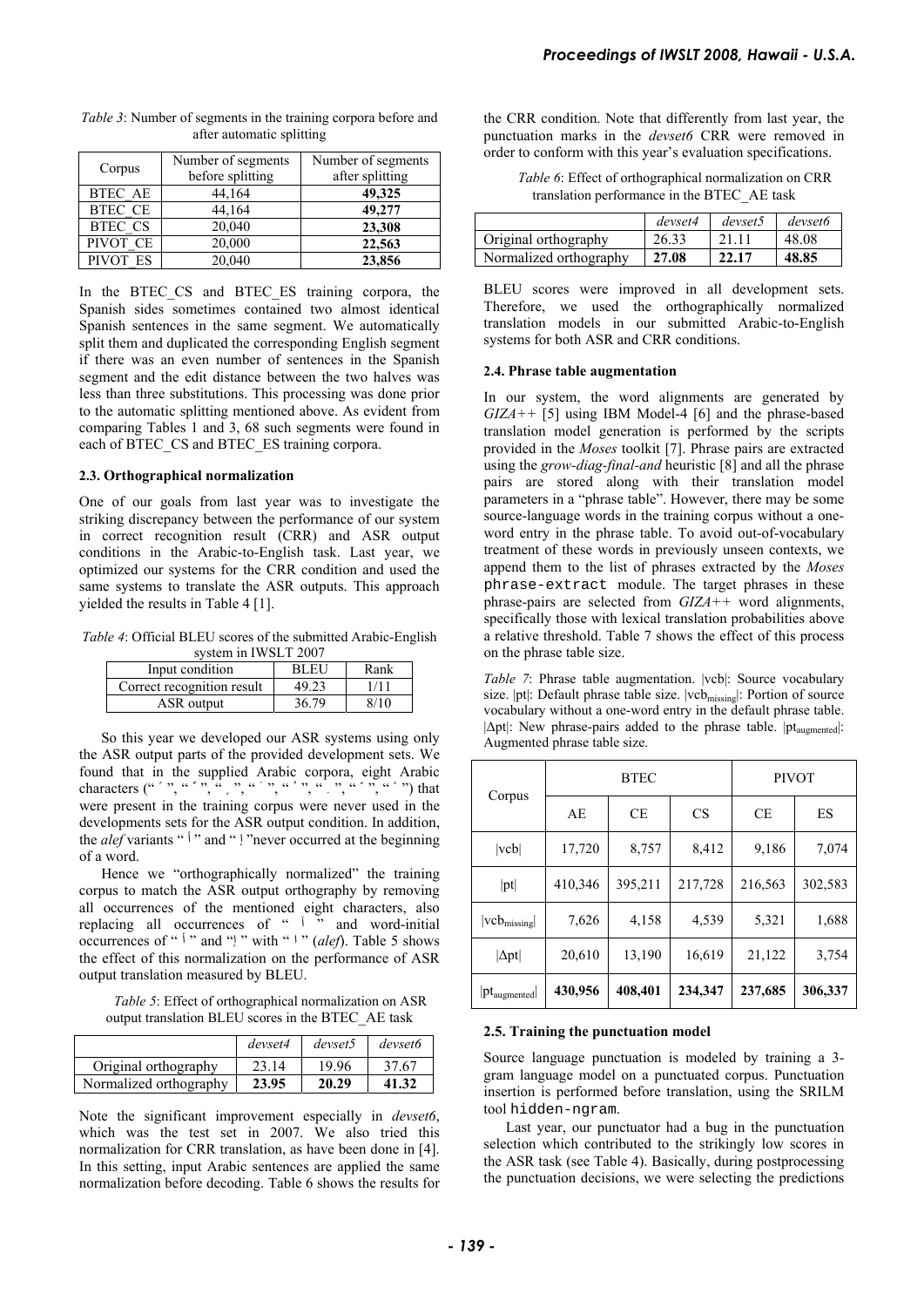made at the sentence ends instead of beginnings. However, especially in Arabic, sentence-beginning words are more predictive in determining whether the sentence is a question or a declaration. After correcting this bug, we obtained the improved results shown in Table 8.

*Table 8*: BLEU scores of last year's system after correcting the punctuation bug (BTEC\_AE ASR output condition)

|                       | devset4 | devset5 | devset6 |
|-----------------------|---------|---------|---------|
| Buggy punctuation     | 22.43   | 19.58   | 36.81   |
| Corrected punctuation | 23.41   | 20.29   | 38.87   |

Last year, we trained the punctuator with artificially merged sentences [1]. The motivation was that when the training corpus was used directly to train a punctuation model, the punctuator failed to recognize the internal sentence boundaries in most of the multi-sentence segments in *devsets4-5*. We suspected this was because *devsets4-5* contained relatively more multi-sentence segments than the training set. Therefore, in order to train the punctuator with more occurrences of segment-internal sentence boundaries, we had artificially merged 10 segments in the training set and thus trained the punctuator.

Despite the improved BLEU scores on *devsets4-5*, this technique did not work as expected in the 2007 evaluation set, i.e., *devset6*, as shown in the first two rows of Table 9.

*Table 9*: BLEU scores with automatic punctuator trained on different merging strategies (BTEC\_AE ASR output condition)

|              | devset4 | devset5 | devset <sub>6</sub> |
|--------------|---------|---------|---------------------|
|              | 22.88   | 19.34   | 43.92               |
| 10           | 24.83   | 21.25   | 43.71               |
|              | 24.88   | 20.86   | 44.02               |
| 2 (modified) | 24.79   | 20.84   | 44.26               |
|              |         |         |                     |

Faced with this conflicting behavior, this year we tuned our systems according to *devset6* while still trying to achieve improvement for *devset*4-5 from the baseline setting of  $N =$ 1. We artificially merged 2 sentences at a time (third row in Table 9) to improve the BLEU score on *devset6*. Also, we noticed that our punctuator had a tendency to incorrectly insert question marks in the middle of sentences. In real utterances, a question mark rarely appears in the middle of a segment because a question usually marks the end of a dialogue turn. So we constrained our artificially-merged corpus to not have any non-final question marks (the last row in Table 9), which resulted in some more improvement and was selected as the model used in the submitted systems.

#### **2.6. Other pre-/postprocessing**

We tokenized and lowercased all training data sets. Also, we performed Buckwalter transliteration on all Arabic corpora.

The Spanish corpora have additional punctuation marks  $("i"$  and "i") at the beginning of question and exclamation sentences. Those punctuation marks were removed from the training sets. Accordingly, when generating a Spanish output, ";" and ";" were added to the beginning of sentences in a postprocessing step if the sentence-final punctuations were "?" and "!", respectively.

## **3. Decoding**

For decoding, we used *Moses* [7], which is a phrase-based beam-search decoder that uses a log-linear model, with the following default scoring functions:

- source-to-target phrase translation score,
- target-to-source phrase translation score,
- source-to-target lexical translation score,
- target-to-source lexical translation score,
- language model score,
- word count penalty, and
- distortion penalty.

#### **3.1. Run-time lexical approximation**

The basic premise of lexical approximation [1] is to replace a previously unseen word in the input sentence with a known word that has the same feature. It is applied twice before decoding:

- In the first step  $(LA#1)$ , the feature function returns the morphological root(s) of the word according to Buckwalter Arabic Morphological Analyzer [9].
- The still-remaining unknown words go through a second step (LA#2), in which the feature function returns an orthographical normalization of the word obtained by removing all the vowels and diacritics.

Among the candidate replacements that share the same feature with the OOV word in question, the one with the least edit-distance is selected. In case of a tie, the morefrequently occurring candidate is chosen. In last year's evaluation, lexical approximation proved to be very effective, especially in the Arabic-to-English task.

With orthographical normalization of the training corpora this year (Section 2.3), some words that were OOVs last year could be no more OOV, *e.g.*, those which are unseen orthographical variations of known words. Therefore we investigated how lexical approximation is affected by using an orthographically normalized translation model. Tables 10 and 11 compare the number of out-of-vocabulary (OOV) words in the development sets and the OOV reduction achieved with the lexical approximation method.

*Table 10*: Effect of lexical approximation (LA) on OOV words when default models are used

| OOV words  | <b>CRR</b> |     |                                                   | ASR |     |     |
|------------|------------|-----|---------------------------------------------------|-----|-----|-----|
|            |            |     | $devset4$ devset5 devset6 devset4 devset5 devset6 |     |     |     |
| Input      | 661        | 795 | 42.4                                              | 735 | 909 | 374 |
| After LA#1 | 185        | 221 | 108                                               | 205 | 270 | 121 |
| After LA#2 | 149        | 172 | 65                                                | 180 | 227 | 76  |

*Table 11*: Effect of lexical approximation (LA) on OOV words when orthographically normalized models are used

| <b>CRR</b><br><b>OOV</b> words |     | ASR |     |     |     |                                                 |
|--------------------------------|-----|-----|-----|-----|-----|-------------------------------------------------|
|                                |     |     |     |     |     | devset4 devset5 devset6 devset4 devset5 devset6 |
| Input                          | 524 | 637 | 215 | 568 | 718 | 213                                             |
| After LA#1                     | 166 | 202 | 81  | 183 | 254 | 83                                              |
| After LA#2                     | 148 | 172 | 65  | 168 | 222 | 76                                              |

Indeed, the number of OOV words in the input is significantly reduced by using normalized orthography, especially for *devset6*. Lexical approximation is in addition able to resolve most of the remaining OOV words. The number of non-resolved words after LA (the last row in both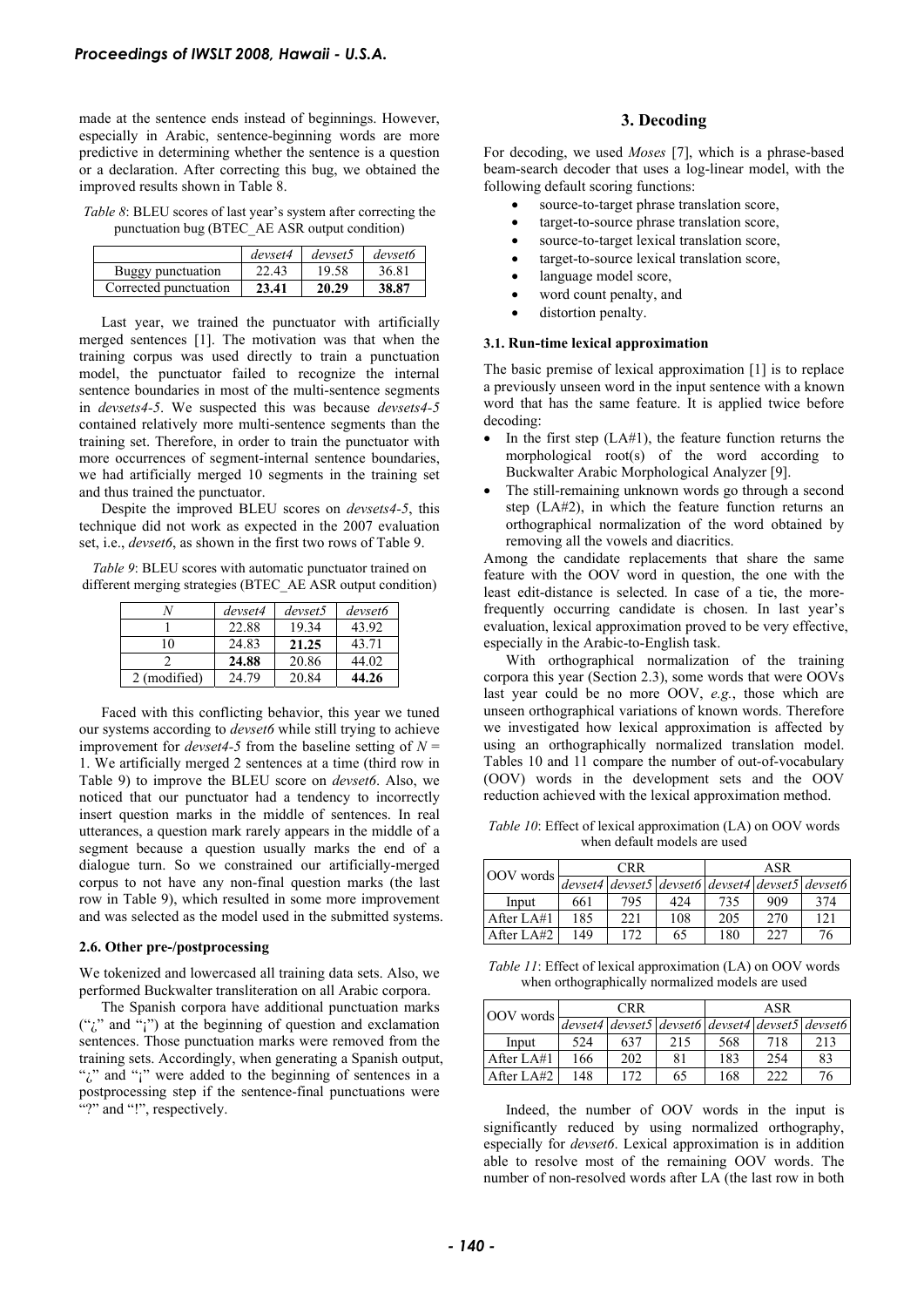tables) is very close in both cases, suggesting an overlap between the OOV reduction of the two methods (orthographical normalization and LA).

### **3.2. Decoding setup**

As a change from last year, we applied lexical approximation *before* punctuation insertion, hoping it can lead to better punctuation. As shown in Table 12, there is a small but consistent improvement, so we used this setup throughout this year's experiments.

*Table 12*: Effect of decoding setup on the BTEC\_AE ASR output translation BLEU scores

| Decoding setup       | devset4 | devset5 | devset6 |
|----------------------|---------|---------|---------|
| Punctuation, then LA | 23.41   | 20.25   | 38.32   |
| LA, then punctuation | 23.80   | 20.30   | 38.36   |

#### **3.3. Case restoration**

After decoding, target language case information is automatically restored using the *Moses* recasing tool. A lowercase-to-truecase translation model is trained and applied on the translation outputs, together with a few simple rules such as uppercasing the first letter of a sentence.

#### **4. Results and discussion**

Table 13 shows the official scores of our submitted systems according to the eight provided metrics.

It is surprising to note that the Chinese-to-Spanish translation with English as the intermediate language (pivot translation) achieves better BLEU scores than the direct translation. We had observed the opposite during our development experiments using *devset3*, as shown in Table 14. We suspect this is due to the similarity of the 2008 test set to the pivot training corpora.

*Table 14*: Comparison of BLEU scores between direct and pivot translation from Chinese to Spanish

| Task      | CRR)    |       | ASR     |       |  |
|-----------|---------|-------|---------|-------|--|
|           | devset3 | test  | devset3 | test  |  |
| PIVOT CES | 25.71   | 32.94 | 20.77   | 29.40 |  |
| BTEC CS   | 32.40   | 29.07 | 25.67   | 26.85 |  |

Also note in Table 13 that all metrics rank pivot translation higher than direct translation except NIST, which evaluates up to 5-grams and is unique in including an information measure with each *N*-gram match, and (only for ASR condition) GTM, which does not restrict the length of *N*-grams. This suggests that direct translation may be able to correctly translate rarely-seen *N*-grams and longer *N*-grams better than pivot translation.

Per evaluation guidelines, we trained separate models for each translation task, using only the corpora supplied for that task. However, in the pivot translation scenario of Chineseto-English-to-Spanish, it is reasonable to assume that the system developer has access to both the Chinese-English and English-Spanish corpora. So, in practice, the English sides of both parallel corpora could be combined when generating the English language model. Table 15 shows that, as expected, a consistent improvement can be achieved using a pivot-language model trained from combined corpora.

*Table 15*: PIVOT\_CES BLEU scores obtained on *devset3* by using English language models trained on (i) separate and (ii) combined corpora

| $\frac{1}{2}$ |       |            |       |       |  |  |  |  |
|---------------|-------|------------|-------|-------|--|--|--|--|
| LM training   |       | CRR.       | ASR   |       |  |  |  |  |
| corpus        | СE    | <b>CES</b> | СE    | CES   |  |  |  |  |
| Separate      | 35.92 | 25.71      | 30.21 | 20.77 |  |  |  |  |
| Combined      | 36.81 | 25.96      | 31.81 | 22.12 |  |  |  |  |

## **5. Conclusion**

We have presented our Arabic-to-English, Chinese-to-English, Chinese-to-Spanish, and Chinese-to-English-to-Spanish statistical machine translation systems based on publicly-available software. We described our modifications to translation model generation, automatic punctuation insertion, and treatment of OOV words and presented our training and decoding procedures. Official evaluation results with correct recognition result and ASR output conditions were reported and discussed. *Froceedings of IWSLT 2008, Hawaii*  $\frac{1}{2}$  *Fig. 1913*  $\frac{1}{2}$  *Process* (*Fig. 1913*)  $\frac{1}{2}$  **Consider transformation** *Consider transformation* (*CH)* **Examples model transformation** (*CH)* **Examples model transf** 

#### **6. References**

- [1] C. Mermer, H. Kaya and M.U. Doğan, "The TÜBİTAK-UEKAE Statistical Machine Translation System for IWSLT 2007", *Proc. of the International Workshop on Spoken Language Translation*, Trento, 2007, pp. 176-179.
- [2] T. Takezawa, E. Sumita, F. Sugaya, H. Yamamoto, and S. Yamamoto. "Toward a Broad-coverage Bilingual Corpus for Speech Translation of Travel Conversation in the Real World" in *Proc. of LREC 2002*, Las Palmas, Spain, 2002.
- [3] Stolcke, A., "SRILM an extensible language modeling toolkit", in *Proc. International Conference on Spoken Language Processing*, vol. 2, Denver, USA, 2002, pp. 901-904.
- [4] W. Shen, B. Delaney, T. Anderson and R. Slyh, "The MIT-LL/AFRL IWSLT 2007 MT System", *Proc. of the International Workshop on Spoken Language Translation*, Trento, 2007, pp. 95-102.
- [5] Och, F. Z. and Ney, H., "A Systematic Comparison of Various Statistical Alignment Models", *Computational Linguistics*, vol. 29, no. 1, 2003, pp. 19-51.
- [6] Brown, P.F., Della Pietra, S.A., Della Pietra, V.J. and Mercer, R.L., "The Mathematics of Statistical Machine Translation: Parameter Estimation", *Computational Linguistics*, vol. 19, no. 2, 1993, pp. 263-311.
- [7] Koehn, P., Hoang, H., Birch, A., Callison-Burch, C., Federico, M., Bertoldi, N., Cowan, B., Shen, W., Moran, C., Zens, R., Dyer, C., Bojar, O., Constantin, A. and Herbst, E., "Moses: Open Source Toolkit for Statistical Machine Translation", *The 45th Annual Meeting of the Association for Computational Linguistics (ACL)*, demonstration session, Prague, Czech Republic, June 2007.
- [8] Koehn, P., Axelrod, A., Mayne, A.B., Callison-Burch, C., Osborne, M. and Talbot, D., Edinburgh System Description for the 2005 IWSLT Speech Translation Evaluation, in *Proc. of the International Workshop on Spoken Language Translation*, Pittsburgh, PA, 2005.
- [9] Buckwalter Arabic Morphological Analyzer Version 1.0. Linguistic Data Consortium Catalog: LDC2002L49.